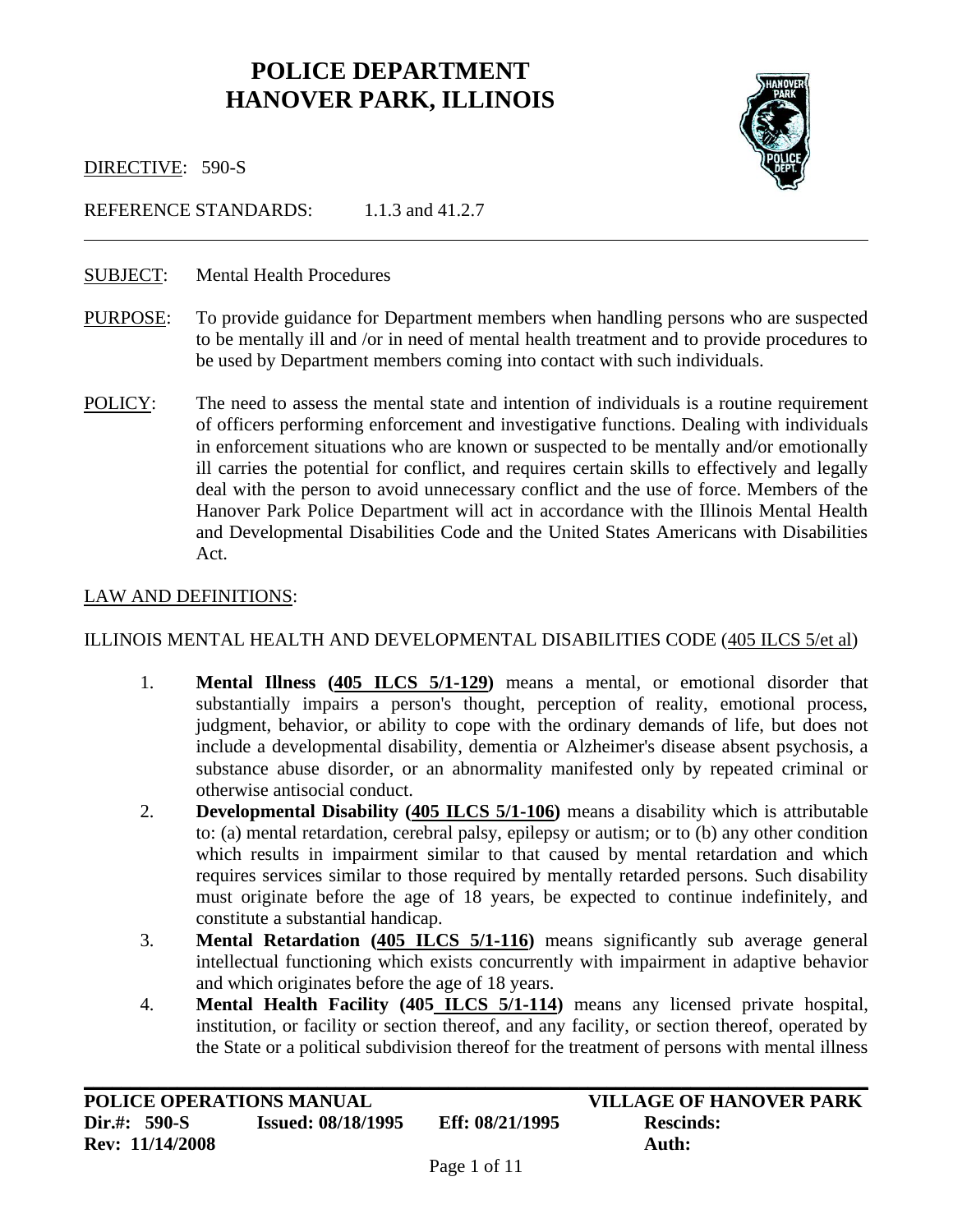and includes all hospitals, institutions, clinics, evaluation facilities, and mental health centers which provide treatment for such persons.

5. **Dangerous Conduct (405 ILCS 5/1-104.5)** means threatening behavior or conduct that places another individual in reasonable expectation of being harmed, or a person's inability to provide, without the assistance of family or outside help, for his or her basic physical needs so as to guard himself or herself from serious harm.

# 6. **Involuntary/Emergency Admissions and Petitions**

While the criteria for Involuntary Admission of the Mentally Ill differs slightly from the criteria for Emergency Admission of the Mentally Retarded, the petition form is the same and process is substantially similar.

### a. **Person Subject to Involuntary Admission (405 ILCS 5/1-119)** means:

- (1) a person with mental illness and who because of his or her illness is reasonably expected to engage in dangerous conduct which may include threatening behavior or conduct that places that person or another individual in reasonable expectation of being harmed;
- (2) a person with mental illness and who because of his or her illness is unable to provide for his or her basic physical needs so as to guard himself or herself from serious harm without the assistance of family or outside help;
- (3) a person with mental illness who, because of the nature of his or her illness, is unable to understand his or her need for treatment and who, if not treated, is reasonably expected to suffer or continue to suffer mental deterioration or emotional deterioration, or both, to the point that the person is reasonably expected to engage in dangerous conduct.
- (4) In determining whether a person meets the criteria specified in paragraph (1), (2), or (3), the court may consider evidence of the person's repeated past pattern of specific behavior and actions related to the person's illness.

## b. **Involuntary Admission Petition (405 ILCS 5/3-601)**

- (1) When a person is asserted to be subject to involuntary admission and in such a condition that immediate hospitalization is necessary for the protection of such person or others from physical harm, any person 18 years of age or older may present a petition to the facility director of a mental health facility in the county where the respondent resides or is present. The petition may be prepared by the facility director of the facility.
- (2) The petition shall include all of the following:
	- (a) A detailed statement of the reason for the assertion that the respondent is subject to involuntary admission, including the signs and symptoms of a mental illness and a description of any acts, threats, or other behavior or pattern of behavior supporting the assertion and the time and place of their occurrence.
	- (b) The name and address of the spouse, parent, guardian, substitute decision maker, if any, and close relative, or if none, the name and address of any known friend of the respondent whom the petitioner has reason to believe may know or have any of the other names and addresses. If the petitioner is unable to supply any such names and addresses, the petitioner shall state that diligent inquiry was made to learn this information and specify the steps taken.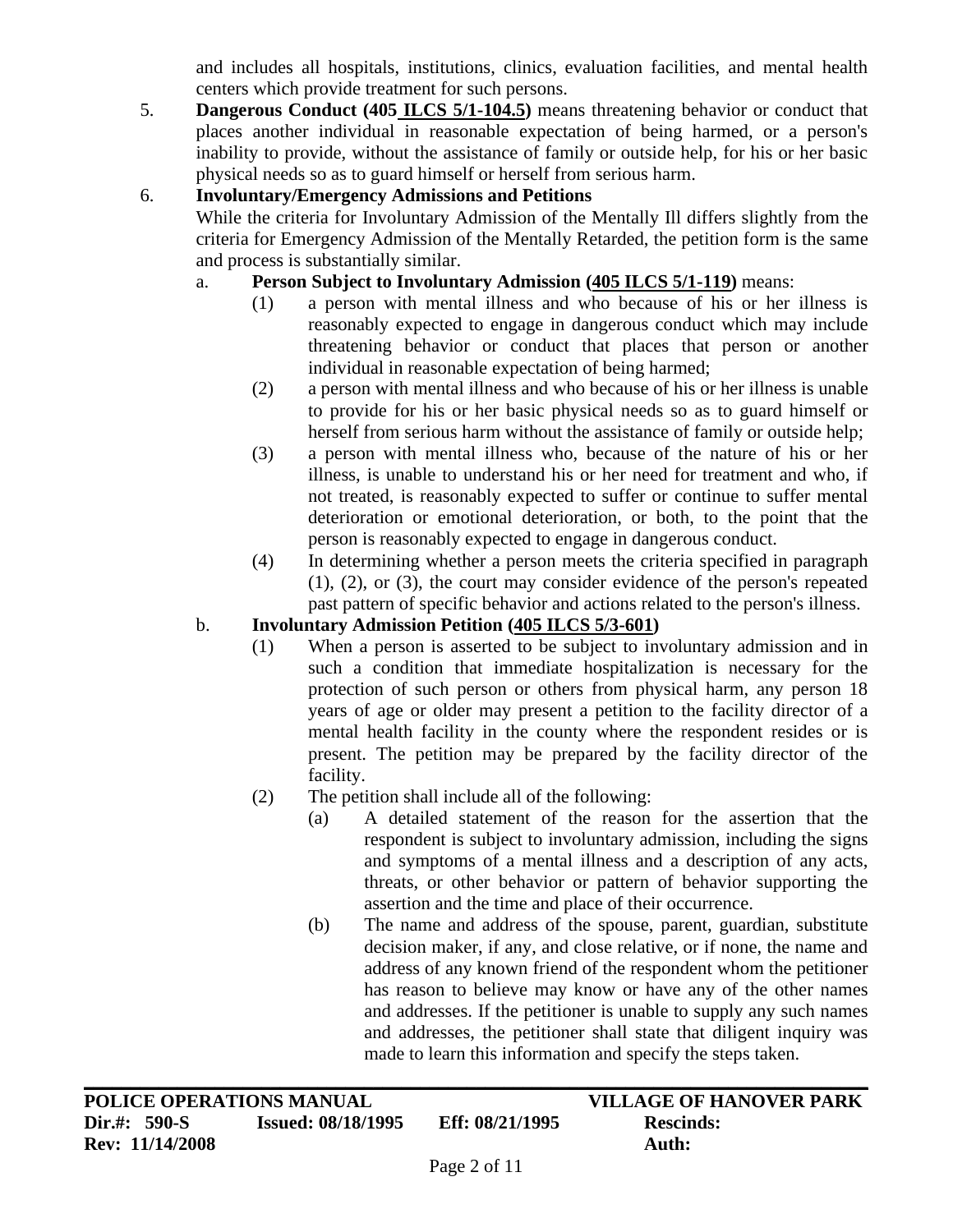- (c) The petitioner's relationship to the respondent and a statement as to whether the petitioner has legal or financial interest in the matter or is involved in litigation with the respondent. If the petitioner has a legal or financial interest in the matter or is involved in litigation with the respondent, a statement of why the petitioner believes it would not be practicable or possible for someone else to be the petitioner.
- (d) The names, addresses and phone numbers of the witnesses by which the facts asserted may be proved.
- (3) Knowingly making a material false statement in the petition is a Class A misdemeanor.
- c. **Emergency Admission of the Mentally Retarded (405 ILCS 5/4**-**400)**

A person 18 years of age or older may be admitted on an emergency basis to a facility under this Article if the facility director of the health facility determines:

- (1) that he/she is mentally retarded;
- (2) that he/she is reasonably expected to inflict serious physical harm upon himself/herself or another in the near future; and
- (3) that immediate admission is necessary to prevent such harm.

# d. **Emergency Admission of the Mentally Retarded Petition (405 ILCS 5/4-401)**

- (1) A petition for emergency admission may be submitted to the facility director of a facility by any interested person 18 years of age or older. The petition shall include:
	- (a) a detailed statement of the basis for the assertion that the respondent meets the criteria of 405 ILCS 5/4-400 including a description of any act or significant threat supporting the assertion;
	- (b) the name and address of the spouse, parent, guardian, and close relative or, if none, any known friend of the respondent;
	- (c) a statement of the petitioner's relationship to the respondent and interest in the matter;
	- (d) the name, address and phone number of any witness by which the facts asserted may be proved.
- (2) The petition may be prepared by the facility director of a facility.

# THE AMERICANS WITH DISABILITIES ACT (ADA)

- 1. **Protected Individuals:** Those who currently have or have a history of a physical or mental impairment that substantially limits one or more major life activities and those who are regarded as having such an impairment, whether they have the impairment or not.
- 2. **Physical Impairments:** Physiological disorders or conditions, cosmetic disfigurement, or anatomical loss. Specific examples include: orthopedic, visual, speech and hearing impairments, cerebral palsy, epilepsy, muscular dystrophy, multiple sclerosis, cancer, heart disease, HIV disease, drug addiction and alcoholism.
- 3. **Mental impairments:** Include mental or psychological disorders, such as mental retardation, organic brain syndrome, emotional or mental illness and specific learning disabilities.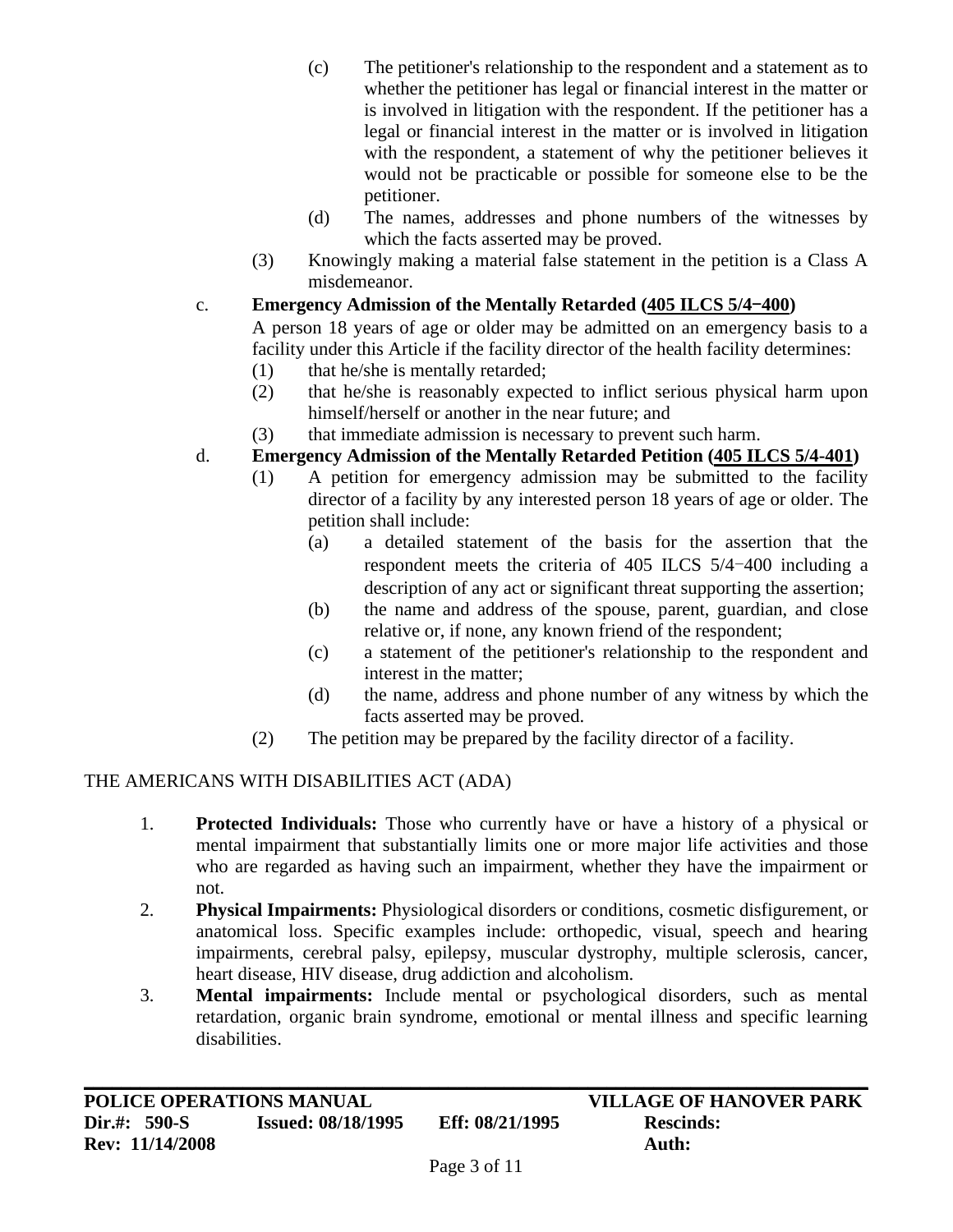- 4. **Exclusions:** The following conditions are specifically excluded from the definition of "disability".
	- (a) Transvestism, transsexualism, pedophilia, exhibitionism, voyeurism, gender identity disorders not resulting from physical impairments, other sexual behavior disorders, compulsive gambling, kleptomania, pyromania, and psychoactive substance use disorders resulting from current illegal use of drugs.
	- (b) Individuals who pose a direct threat to the health or safety of others are not protected by the ADA.

### UNITED STATES CODE (42 USCA 12131)

- 1. **Public Entity** means any State or local government; any department, agency, special purpose district, or other instrumentality of a State or local government.
- 2. **Qualified Individual With a Disability** means an individual with a disability who, with or without reasonable modifications to rules, policies, or practices, the removal of architectural, communication, or transportation barriers, or the provision of auxiliary aids and services, meets the essential eligibility requirements for the receipt of services or the participation in programs or activities provided by a public entity.

### ILLINOIS COMPILED STATUTES **(405 ILCS 5/6-103(a) and (d))**

Provides that all persons acting in good faith and without negligence in connection with the preparation of applications, petitions, certificates or other documents for the apprehension, transportation, examination, treatment, habilitation, detention or discharge of an individual under the provisions of the Mental Health and Developmental Disabilities Code incur no liability, civil or criminal, by reason of such acts. An act of omission or commission by a peace officer acting in good faith rendering emergency assistance or otherwise enforcing the ILCS does not impose civil liability on the peace officer or his or her supervisor or employer unless the act is a result of willful or wanton misconduct.

### I. Recognizing Abnormal Behavior **(41.2.7a)**

- A. Mental illness is quite often difficult to define in a given individual. Officers are not expected to make judgments of mental or emotional disturbance but rather to recognize behavior that is potentially destructive and/or dangerous to self or others. The following guidelines are generalized signs and symptoms of behavior that may suggest mental illness, although officers should not rule out other potential causes, such as reactions to narcotics or alcohol or temporary emotional disturbances that are situationally motivated. Officers should evaluate the following related symptomatic behavior in the total context of the situation when making judgments about an individual's mental state and need for intervention absent the commission of a crime.
	- 1. Reactions mentally ill persons may show signs of strong and unrelenting fear of persons, places, or things. The fear of people or crowds, for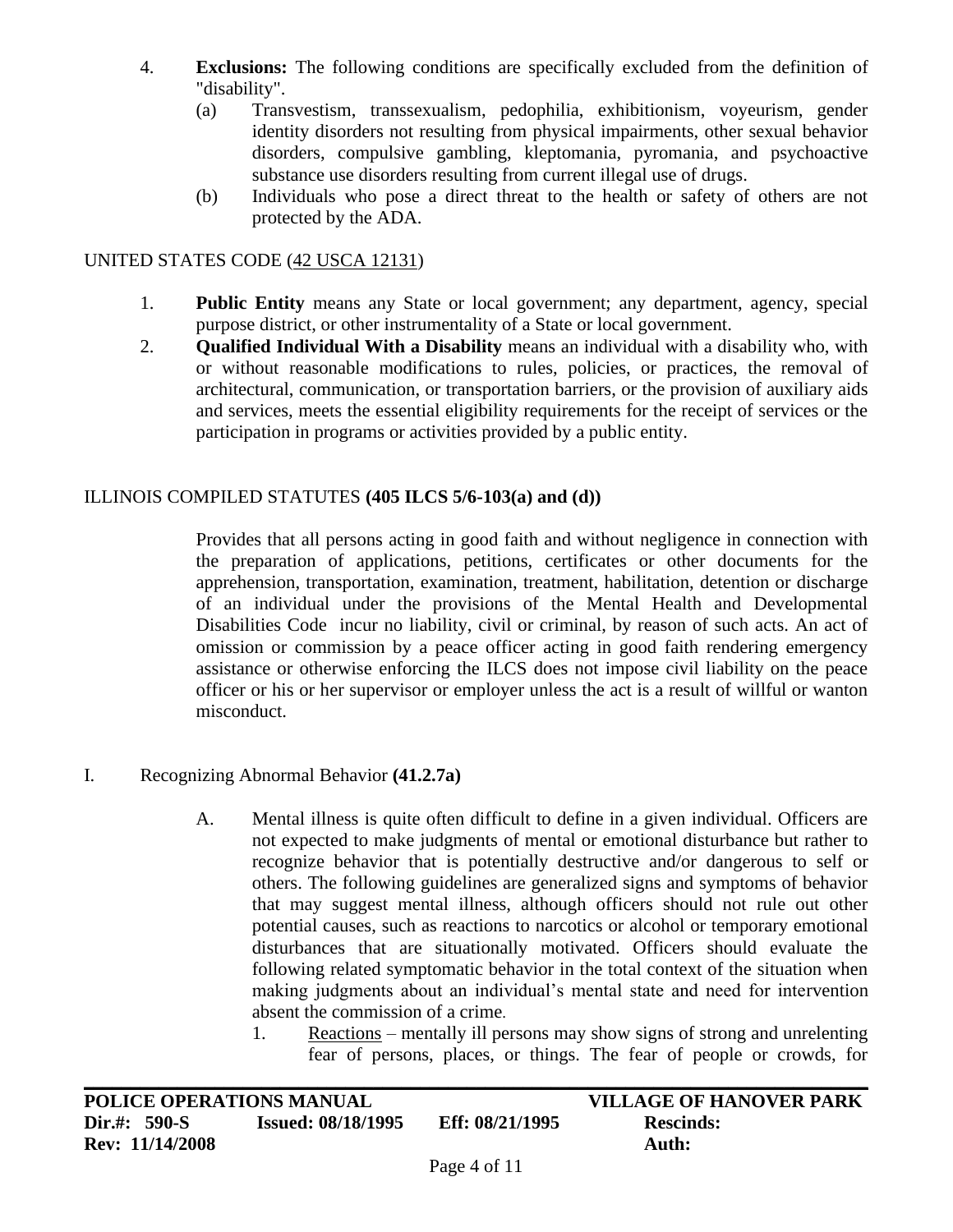example, may make the individual extremely reclusive or aggressive without apparent provocation.

- 2. Appropriateness of Behavior an individual who demonstrates extremely inappropriate behavior for a given context may be mentally ill. Examples would include an individual attacking another person with no provocation, or wearing no/minimal clothing outside in extremely cold weather.
- 3. Extreme Frustration Mentally ill persons may be easily frustrated in new or unforeseen circumstances and may demonstrate inappropriate or aggressive behavior in dealing with the situation.
- B. In addition to the above, a mentally ill person may exhibit one or more of the following characteristics:
	- 1. Delusions, the belief in thoughts or ideas that are false, such as delusions of grandeur or paranoid delusions.
	- 2. Hallucinations of any of the five senses (e.g. hearing voices commanding the person to act, feeling one's skin crawl, etc.). Hallucinations involving hearing or seeing things that are not based in reality are most common. Hallucinations may also be induced by drugs or alcohol.
	- 3. The belief that one suffers from extraordinary physical maladies that are not possible, such as a person who is convinced that their heart has stopped beating for extended periods of time.
	- 4. Obsession with recurrent and uncontrolled thoughts, ideas, images. Extreme confusion, fright or depression.
	- 5. Mental illness can also be evident when individuals display sudden changes in lifestyle, which includes but is not limited to an unwillingness to live up to commonly accepted rules and responsibilities, sudden and drastic mood swings, serious lack of judgment regarding money, job, family and property; or marked and extreme departures in dress and sexual behavior.
- C. Physical causes of abnormal behavior may include some of the characteristic behavior of the mentally ill but should not be confused with mental illness. There are important differences between individuals suffering from medical conditions and the mentally ill. These include the following:
	- 1. Mental Retardation refers to subnormal intellectual capacity and deficiencies in a person's ability to deal effectively with social conventions and interaction. The mentally retarded may display behaviors that are rational but that are similar to younger persons who are not retarded. By contrast, the mentally ill may not be impaired intellectually and may act in many instances as rational, functional members of society. Their behavior generally fluctuates between the normal and the irrational. The mentally retarded individual does not demonstrate this type of behavioral fluctuation. Mental retardation is evident during a person's early years and is a permanent condition for life, whereas mental illness may develop during any period of an individual's life. The mentally retarded individual may or may not engage in violent behavior without the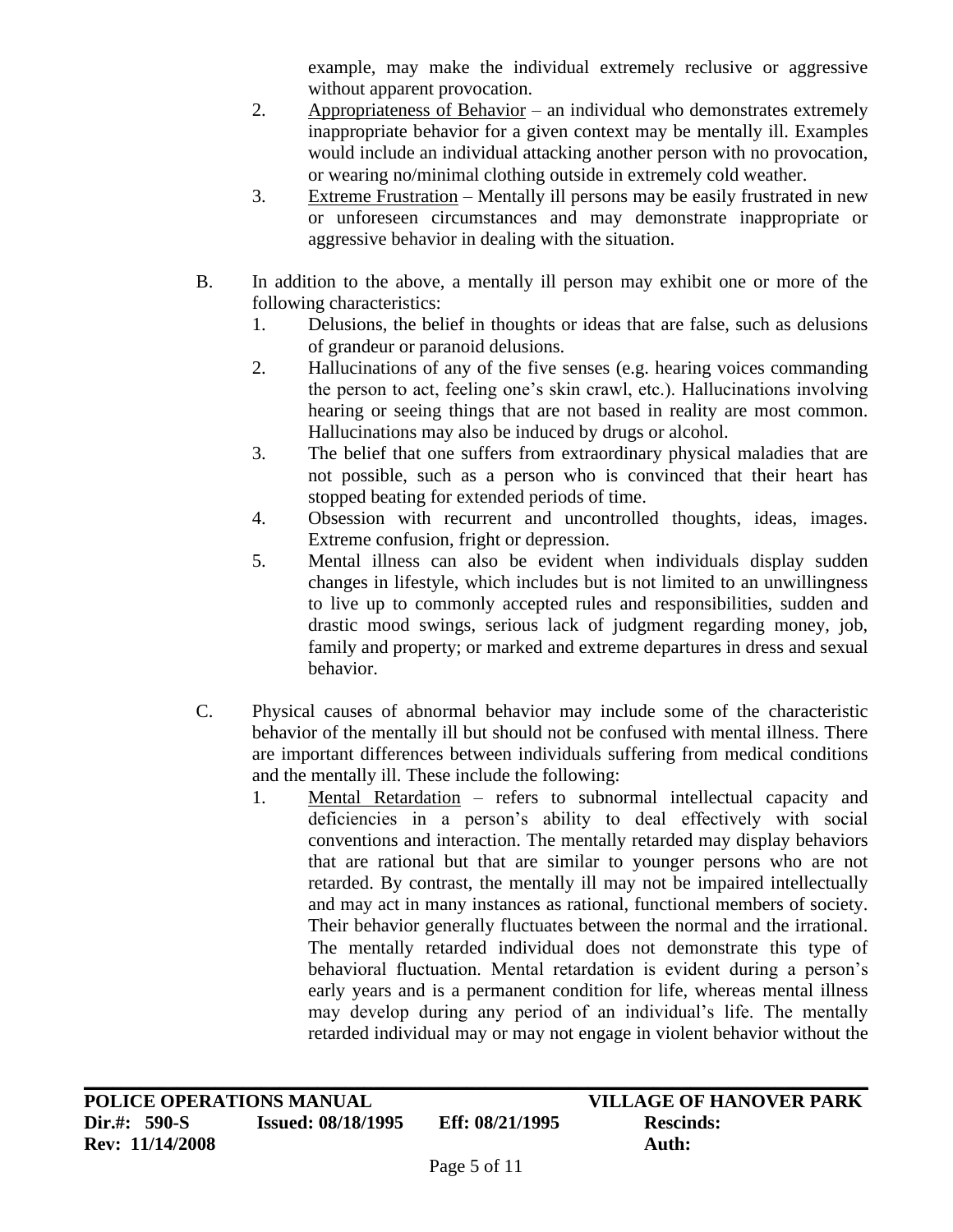types of provocations that may initiate violence among the non-retarded person.

- 2. Cerebral Palsy persons suffering from cerebral palsy exhibit motor dysfunctions that may be confused with some characteristics of either the mentally retarded or the mentally ill. These include awkwardness in walking, involuntary and uncontrollable movements, or seizures and problems in speech and communication.
- 3. Autism autistic persons often engage in compulsive behavior or repetitive and peculiar body movements. They can become very distressed over minor changes in their environment. They may also display unusual reactions to objects or people they see around them; appear insensitive to pain and may be hyperactive, passive, or susceptible to tantrums. Such persons may also appear retarded in some areas, but highly capable or gifted in others.
- 4. Abnormal memory loss related to such common facts as name or home address may be signs of physical ailments, such as injury or Alzheimer's disease.
- D. Determining Danger: Not all mentally ill persons are dangerous, while some may represent danger only under certain circumstances or conditions. Officers may use several indicators to determine whether an apparently mentally ill person represents an immediate or potential danger to him/herself, the officer, or others. These include the following:
	- 1. The availability of any weapons to the suspect.
	- 2. Statements by the person that suggest to the officer the individual is prepared to commit a violent or dangerous act. Such comments may range from subtle innuendos to direct threats that, when taken in conjunction with other information, paint a more complete picture of the potential for violence.
	- 3. A personal history that reflects prior violence under similar or related circumstances. The disturbed person's history may be known to the officer, family, friends, or neighbors who may be able to provide helpful information.
	- 4. Failure of the disturbed individual to act prior to arrival of the officer does not guarantee that there is no danger, but it does in itself tend to diminish the potential for danger.
	- 5. The amount of control the person demonstrates is significant, particularly the amount of physical control over emotions of rage, anger, fright, or agitation. Signs of a lack of control include extreme agitation, inability to sit still or communicate effectively, wide eyes, and rambling thoughts and speech. Clutching one's self or other objects to maintain control, begging to be left alone, or offering frantic assurances that one is all right may also suggest the individual is close to losing control.
	- 6. The volatility of the environment is a particularly relevant factor that officers must evaluate. Agitators that may affect the person or a particular combustible environment that may incite violence should be taken into account.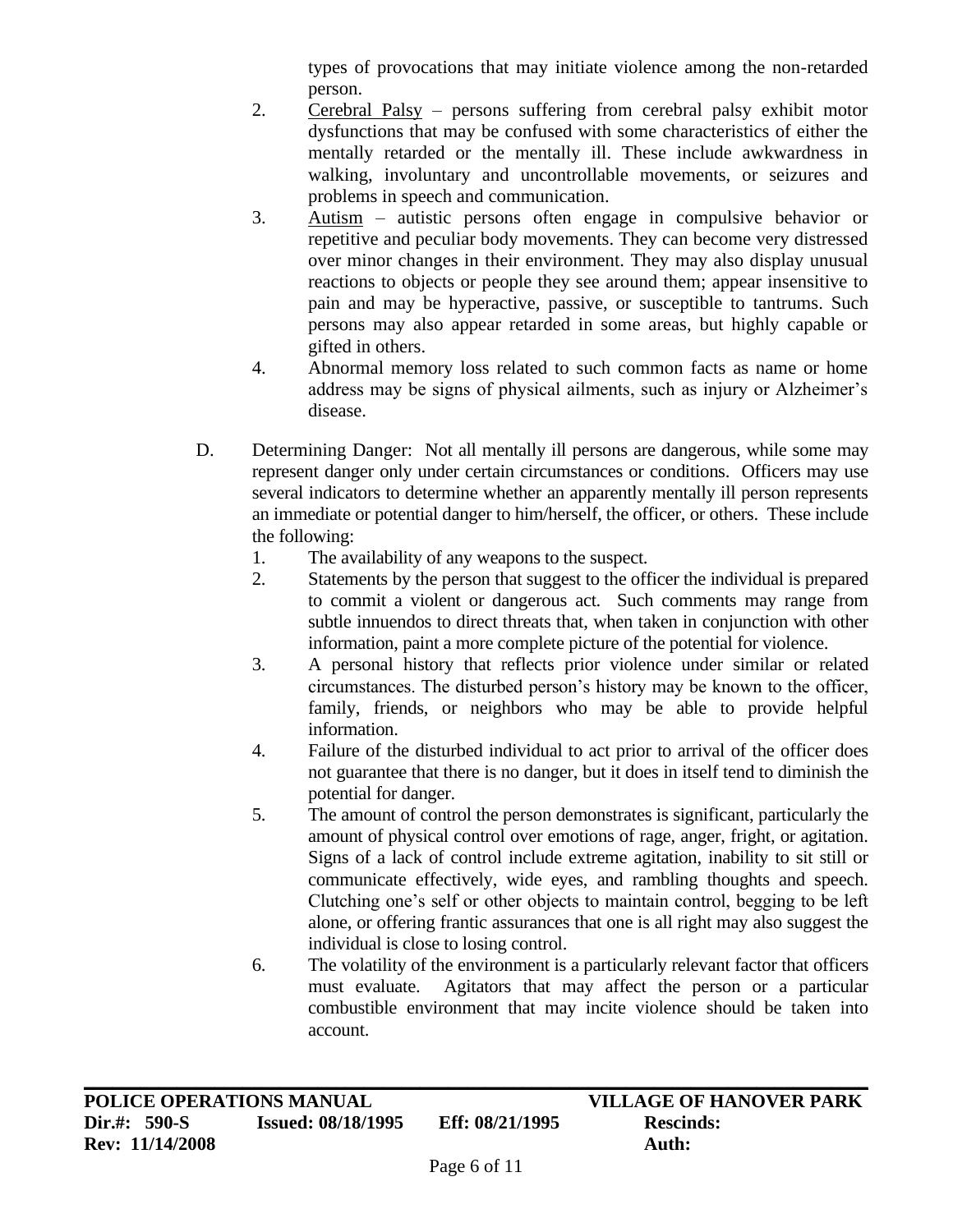7. The officer should attempt to determine if the person is under the influence of drugs or alcohol. Substance abuse is common among the mentally ill. The use of alcohol or other drugs has the potential for increasing violent behavior.

# II. Dealing With The Mentally Ill **(41.2.7.c)**

- A. Should the officer determine an individual may be mentally ill and expected to engage in dangerous conduct, or may otherwise require law enforcement intervention for humanitarian reasons as prescribed by statute, the following responses should be taken:
	- 1. Request a backup officer, especially in cases where the individual will be taken into custody.
	- 2. Take steps to calm the situation. Where possible, eliminate emergency lights and sirens, disperse crowds and assume a quiet non-threatening manner when approaching or conversing with the individual. Where violence or destructive acts have not occurred, avoid physical contact, and take time to assess the situation.
	- 3. Move slowly and do not excite the disturbed person. Provide reassurance that the police are there to help and he/she will be provided with appropriate care.
	- 4. Communicate with the individual in an attempt to determine what is bothering him/her. Relate concern for his or her feelings and allow him or her to express their feelings. Where possible, gather information on the subject from acquaintances or family members and/or request professional assistance, if available and appropriate, to assist in communicating with and calming the person.
	- 5. Do not threaten the individual with arrest or threaten them in any other manner, as this will create additional fright, stress and potential aggression.
	- 6. Avoid topics that may agitate the person and guide the conversation toward subjects that help bring the individual back to reality.
	- 7. Always attempt to be truthful with a mentally ill individual. If the subject becomes aware of a deception, he or she may withdraw from the contact in distrust and may become hypersensitive or retaliate in anger.
- B. Taking Custody Or Making Referrals Based on the overall circumstances and the officer's judgment of the potential for violence, the officer may provide the individual and family members with referrals on available community mental health resources or take custody of the individual in order to seek an involuntary or emergency evaluation. **(41.2.7.b)**
	- 1. Make mental health referrals when, in the best judgment of the officer, the circumstances do not indicate the individual must be taken into custody for his or her own protection or the protection of others or for other reasons as specified by state law.
	- 2. If time permits, request the Shift Supervisor respond prior to taking into custody a potentially dangerous individual who may be mentally ill or an individual who meets other legal requirements for involuntary admission for mental examination.
	- 3. Once a decision has been made to take an individual custody, it should be done as soon as possible to avoid prolonging a potentially volatile situation. Remove any dangerous weapons from the immediate area, and restrain the individual if necessary. Using restraints on mentally ill persons can aggravate their aggression.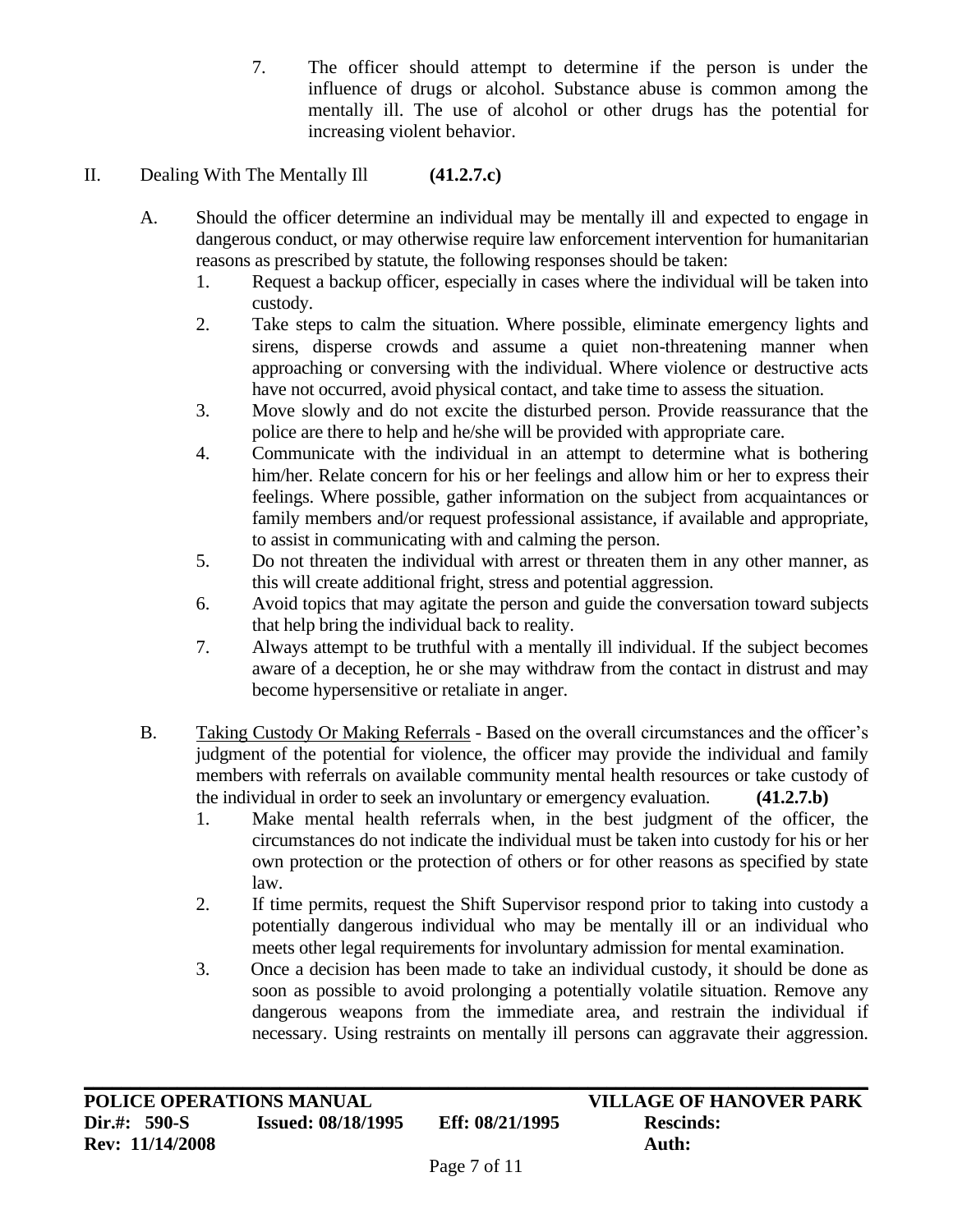Officers should be aware of this fact, but should take those measures necessary to protect their safety.

- 4. The incident should be documented on an Incident/Offense Report whether or not the individual is taken into custody. Ensure the report is as explicit as possible concerning the circumstances of the incident and the type of behavior observed*.* Terms such as "out of control" or "psychologically disturbed" should be replaced with descriptions of the specific behaviors involved. The reasons why the subject was taken into custody or referred to other agencies should be reported in detail.
- 5. Involuntary admission petitions by police officers (**405 ILCS 5/3-606)** "A peace officer may take a person into custody and transport him to a mental health facility when, the peace officer has reasonable grounds to believe that the person is subject to involuntary admission and in need of immediate hospitalization to protect such person or others from physical harm. Upon arrival at the facility, the peace officer may complete the petition under Section 3-601. If the petition is not completed by the peace officer transporting the person, the transporting officer's name, badge number, and employer shall be included in the petition as a potential witness as provided in Section 3-601 of this Chapter."
- 6. Persons may also be ordered by the court for temporary detention and examination per (**405 ILCS 5/3-607**). "The court may order a peace officer to take the person into custody and transport him to a mental health facility."
- III. Emergency Admittance Forms
	- A. Petition for Involuntary/Judicial Admission (Appendix 1) The Petition may be signed by any person 18 years of age or older, who can attest to the need for mental treatment of a person. If an officer detains, transports or takes a person into custody to get the person to a hospital for an involuntary commitment, the officer may complete the petition for involuntary admission.
	- B. Certificate of Need for Hospitalization (Appendix 2) This form is prepared by a physician, qualified examiner, or clinical psychologist to certify the need for hospitalization. No person admitted to the hospital on a Petition may be detained for more than twenty four (24) hours without the completion of this form by the examining physician. If the Certificate is not completed, the person Petitioned as in need of mental health treatment must be released.
	- C. Court Order for Temporary Detention and Examination This is a court order signed by a judge and authorizing a peace officer to take custody of a person in need of mental health treatment and transport that person to a mental health facility. The person taken into custody for examination may not be held for more than twenty-four (24) hours.
	- D. These forms are an important legal element in the process and without them a person who is mentally ill cannot be legally restrained. Copies of these forms will be kept in the Report Writing Room and should be kept in officer's briefcases. These forms are also available in the Emergency Room of Hospitals.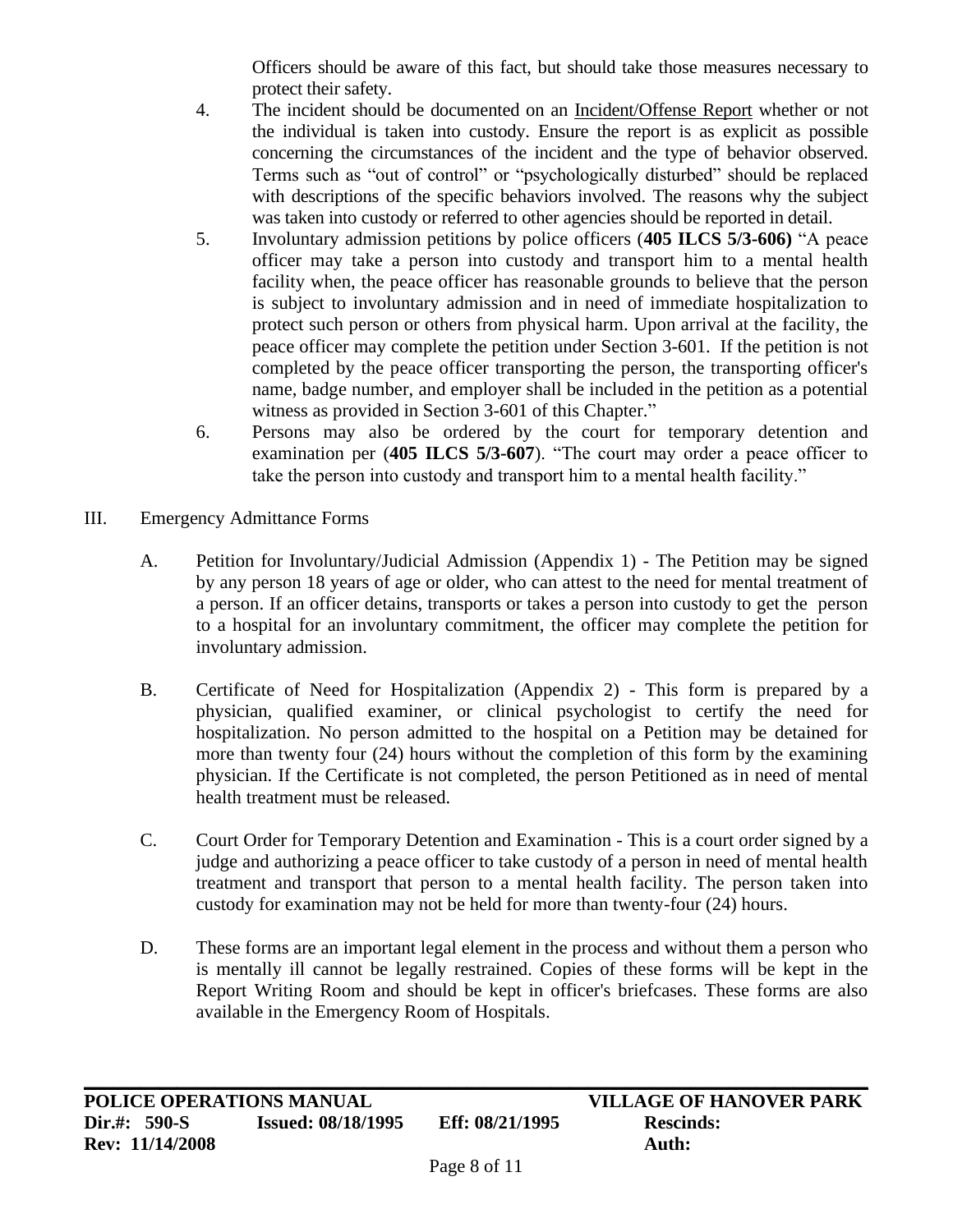### IV. Procedures for Detention and Transportation **(1.1.3)**

- A. When a person who has been arrested by this Department demonstrates a need for mental health treatment by engaging in dangerous conduct, he/she will be transported to the nearest hospital emergency room for an evaluation. If for some reason, the individual has a preference for a particular hospital, the person will be taken to that hospital, if feasible.
	- 1. The officer who is aware of the person's behavior will prepare, or facilitate the preparation of, a Petition for Involuntary/Judicial Admission in duplicate. This Petition will assert that the person is in need of treatment and must be completed fully where applicable.
	- 2. The officer will deliver, or facilitate the delivery of, the Petition and the person to the medical staff of the emergency room or hospital. It is imperative the Petition completely describes the behavior and actions that resulted in the decision that the person is in need of mental health treatment.
	- 3. The duplicate copy of the Petition will be retained and attached to the Incident/Offense Report.
	- 4. If the person is hospitalized as a result of the Petition, it will be the responsibility of the Shift Supervisor to ensure the provisions of Department Directive 575-S, Section XXXIII. (Prisoner Emergency Health Care Procedures).
- B. When a person requires mental health treatment and is not charged with or is not subject to an investigation of a crime, the following procedure will be followed:
	- 1. When an officer comes into contact with a person who manifests the conditions as outlined in this Department Directive, the officer will take the following steps:
		- a. If the officer is the only person able to attest to the behavior of the person, the officer will complete the Petition for Involuntary/Judicial Admission in duplicate and transport that person to the hospital for an evaluation either by ambulance or by police vehicle. Remain at the hospital with the individual until there is sufficient transmittal of information to allow the doctor to make an evaluation of the person.
		- b. If a relative, spouse or other person over the age of 18 years attests to the behavior of the person to be hospitalized, the officer will ask the person to complete the Petition for Involuntary/Judicial Admission in the manner that has been described. The form may be completed at the hospital if necessary. The person attesting to the need for medical treatment of another will accompany the police officer to the hospital for the purpose of providing the necessary information to the examining doctor. If an officer detains, transports or takes a person into custody to get the person to a hospital for an involuntary commitment, the officer may complete the petition for involuntary admission. If the petition is not completed by the peace officer transporting the person, the transporting officer's name, badge number, and employer shall be included in the petition as a potential witness as provided in (**405 ILCS 5/3-601**).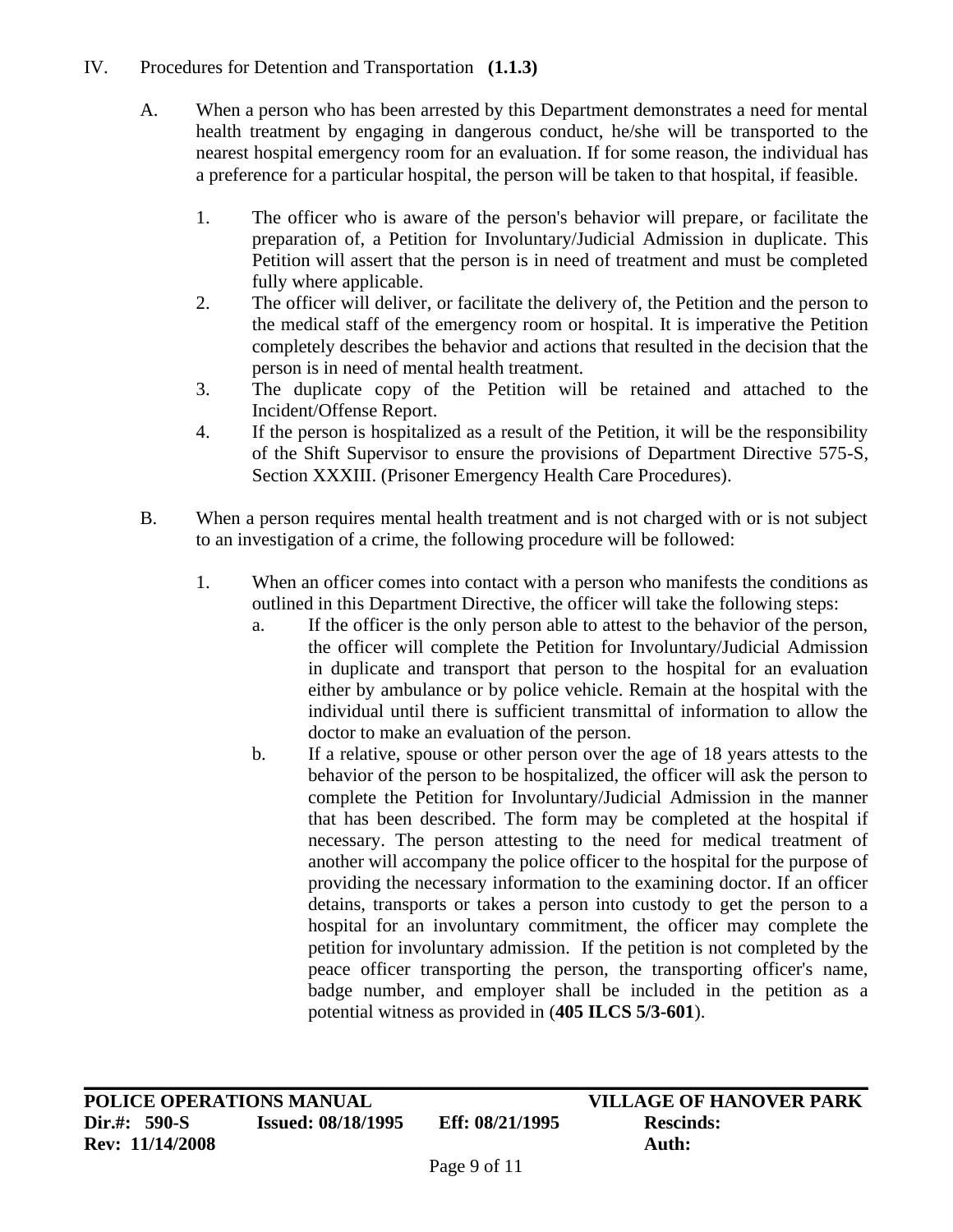- 2. A mental health worker or a psychiatric worker may present a Petition to a police officer, requesting they transport a person to a hospital for an evaluation.
- 3. It is required that the person attesting to the behavior alleged to require mental health treatment must be personally present to verbally verify the allegations, should the Petition be left for the officer with a third party.
- C. In the event a physician, qualified examiner, or clinical psychologist calls the police to a residence to transport a person in need of medical treatment, the officer will require the physician, qualified examiner, or clinical psychologist complete a Certificate, prior to removing and transporting the individual to the hospital. This form should be completed in duplicate with one copy accompanying the individual to the hospital and a copy being attached to an Incident/Offense Report.
	- 1. If it is impractical for the physician, qualified examiner, or clinical psychologist to complete the Certificate at the residence of the person to be transported, the officer(s) will ask that the physician, qualified examiner, or clinical psychologist respond to the hospital as soon as possible.
	- 2. If the physician, qualified examiner, or clinical psychologist has telephone contact with the officers in regards to a person in need of mental health treatment, and if the physician, qualified examiner, or clinical psychologist states he/she will attest to the fact that the person is in need of treatment, officers may take the person into custody for the purpose of transporting the person to the hospital.
- V. Persons on Unauthorized Leave from a Mental Health Institution
	- A. Upon notification of an absence by an Illinois Department of Mental Health Institution, the appropriate information regarding the individual will be provided to officers on the street. If the individual is believed to be enroute to the Hanover Park area or resides in Hanover Park, periodic checks will be made in order to locate the individual.
	- B. When a person who has been arrested is identified as being on unauthorized leave, the arresting officer will notate this on the arrest report. The notation **"Do Not Release on Bond"** will be placed in the prisoner log also. The officer will also notify the institution that the reported the person as missing that the person is in custody and what the status of the charges are.
	- C. Arrangements to transfer the custody of the individual will be the responsibility of the arresting officer and the Supervisor on duty. A Recognizance Bond may be issued at this time.
- VI. Venue **(41.2.7b)**
	- A. Any person who has a valid health insurance plan may be taken to any facility that is mutually agreed upon by the family, the involved individual and the officer.